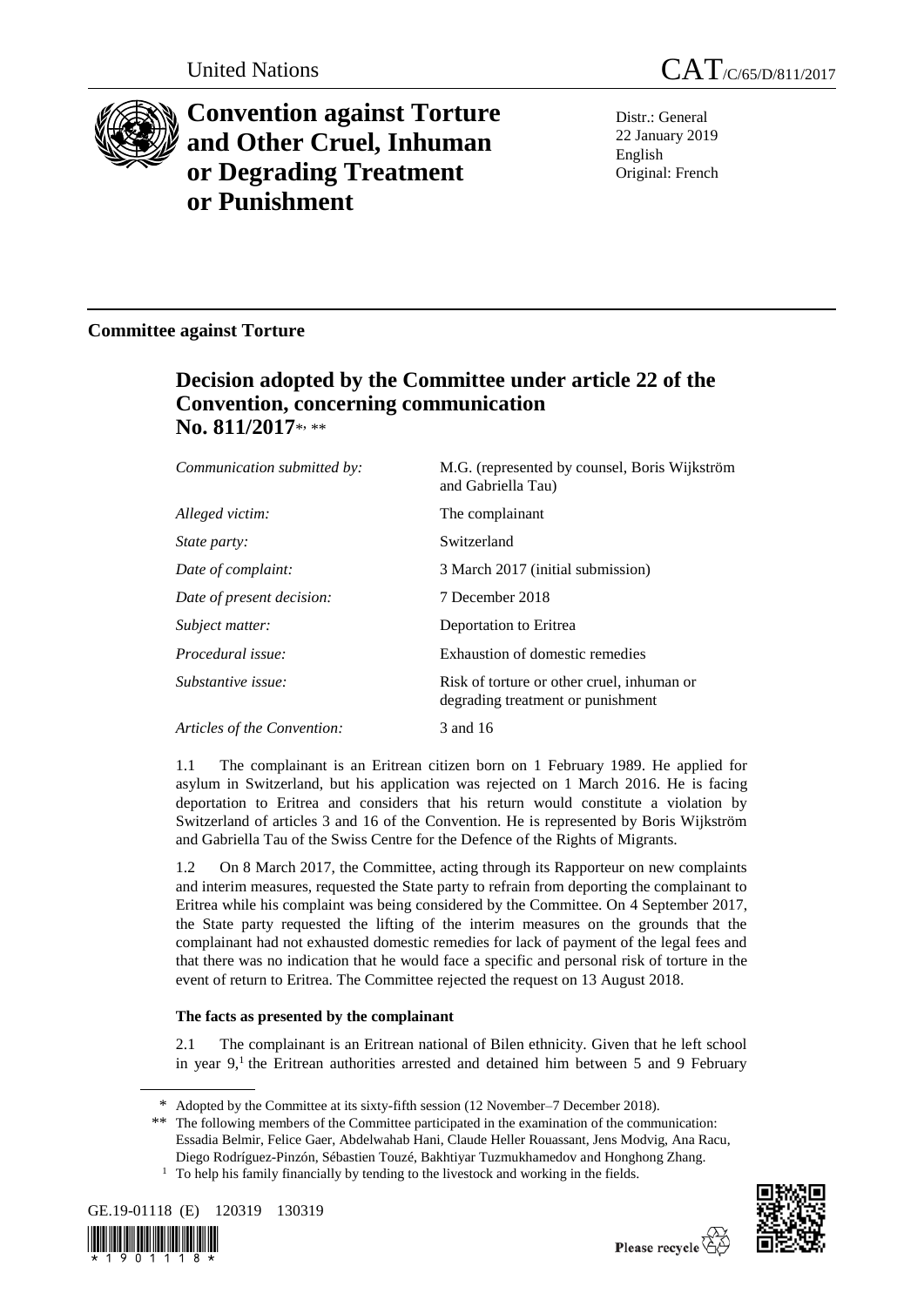2010 with a view to conscripting him into the army. He was detained in a metal freight container with about 70 to 80 other persons. He did not suffer any physical violence, but the conditions inside the container were appalling: it was extremely hot; there was not enough room to sleep; the inmates were given only bread to eat once a day; and they could go out only in the evening to relieve themselves. The complainant managed to escape with other prisoners one evening while they were outside to relieve themselves. The guards opened fire but, as there were many fugitives, they were unable to stop them.

2.2 The complainant returned to his home on 10 February 2010 and began living in hiding in the mountains. On 20 June 2010, after learning from his cousin that he was being summoned by the local authorities to be recruited by the army, he left Eritrea illegally for the Sudan on foot, where he stayed for three years and eight months, first in Kassala, then in the Shagarab refugee camp of the Office of the United Nations High Commissioner for Refugees (UNHCR). On 3 March 2014, the complainant left the Sudan and undertook a high-risk journey to Europe, crossing the desert into Libya and continuing by boat to Italy. He arrived in Switzerland on 22 May 2014 and applied for asylum the same day.

2.3 On 5 June 2014, the complainant had a first, summary hearing with the State Secretariat for Migration on his personal details. As the Swiss asylum system does not provide for free legal representation, the complainant, who is destitute, did not have the benefit of legal counsel. Nor was the complainant represented by counsel at his second hearing on 17 February 2016. Despite indications that his mother tongue was Bilen, the Secretariat conducted the hearing in Tigrinya.<sup>2</sup>

2.4 On 1 March 2016, the State Secretariat for Migration rejected his application for asylum on the grounds that the reasons he cited for leaving and the claim that he left Eritrea illegally were implausible. Citing the legal obligation for any asylum seeker to collaborate, in particular by giving one's name, with supporting documents and identity papers, the Secretariat noted that the complainant's identity had not been established, as he had not submitted any such documents.<sup>3</sup> The Secretariat also noted that, in the first hearing, the complainant had stated that he had been released from prison on 9 February 2010 whereas during his second hearing he had alleged that, on that date, he had escaped with other inmates. For the State Secretariat for Migration, a discrepancy of this kind in such a central part of his story discredited it. The Secretariat then noted inconsistencies in the complainant's story<sup>4</sup> and found that he had never been arrested or imprisoned by the Eritrean authorities, that his illegal departure was not credible and that the probability of his being required in the future to perform military service in Eritrea could not on its own justify granting refugee status given that such an obligation was imposed on every Eritrean citizen without discrimination.

2.5 Following the decision of the State Secretariat for Migration, the complainant appealed to the free legal advice office of Caritas in Fribourg. In an appeal to the Federal Administrative Court dated 4 April 2016, the complainant noted that, in the event of return to Eritrea, he would be at risk of being subjected to torture because of his refusal to serve in the army and his illegal departure from the country. Among other things, he asserted that his right to be heard had been violated since the hearings had been held in Tigrinya and not Bilen, his mother tongue. He also stated that the first instance authority had not properly assessed the risk of severe persecution he would face if he were to return, in particular by

<sup>&</sup>lt;sup>2</sup> In the minutes of the hearing, the Swiss authorities claimed that the complainant had declared during the first hearing that his command of Tigrinya was sufficient. The complainant denies this assertion, however, and points out that he had insisted that the second hearing be held in his language, Bilen.

<sup>&</sup>lt;sup>3</sup> The State Secretariat for Migration noted that the complainant had simply stated that he had never possessed any documents while the case file did not show that he had taken any steps to obtain such documents.

<sup>4</sup> The State Secretariat for Migration considered that after eight years of schooling it was not credible that he did not know how to read Tigrinya; that it was illogical, to say the least, that the authorities, after his alleged escape from prison in February 2010, limited themselves to a mere summons several months later, without taking further action; that it defied all logic that the complainant should not be able to better describe his alleged illegal departure from the country, namely a journey on foot of some 200 km, from Keren to Kassala; and that it was unlikely that he would not have been stopped at any point by the authorities over such a long distance.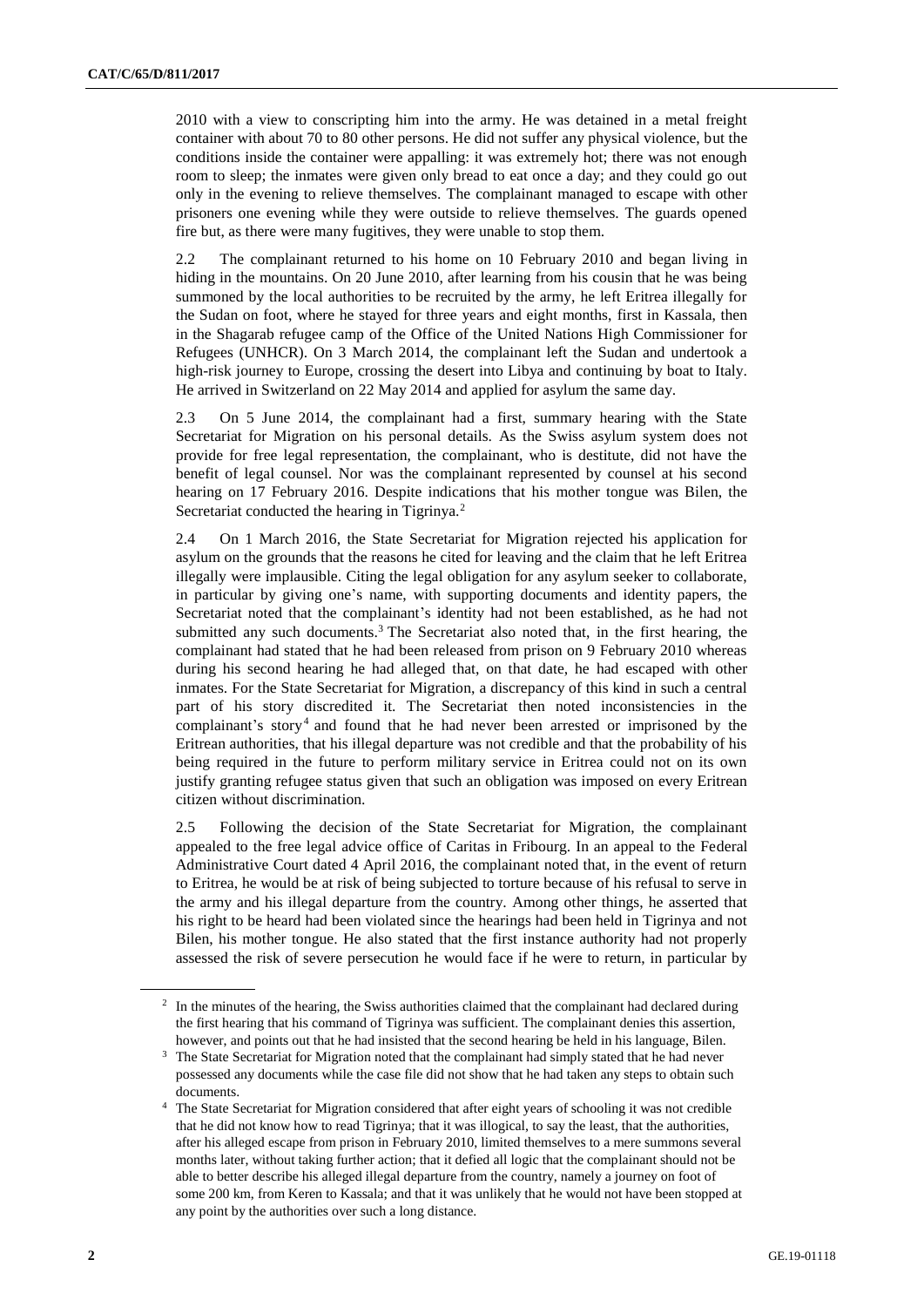disregarding all relevant information on the human rights situation in Eritrea and his risk profile as a young man of age to perform military service who left his country without prior authorization.

2.6 In view of his lack of financial resources,<sup>5</sup> the complainant requested that his legal fees be waived. In an interim decision on 22 April 2016, the Federal Administrative Court rejected his request while specifying that, if an advance payment of 600 Swiss francs was not made, the appeal would be inadmissible. In reaching this conclusion, the Court made an early and summary assessment of the evidence to determine what the likely outcome of the proceedings might be and found that the conclusions reached in the appeal seemed bound to fail from the outset, as it contained no arguments or evidence likely prima facie to call into question the merits of the Secretariat decision. In particular, the Court held that the genuineness of a school certificate of 29 March 2016 and a baptism certificate of 25 March 2016 given as evidence in the appeal appeared questionable. According to information available to the Court, such documents could be easily forged. In this case, the dates of issue, i.e. shortly after the contested decision was received, on 1 March 2016, suggested that they had been produced for the purposes of the case.<sup>6</sup>

2.7 As to the complainant's arguments regarding the violation of the right to be heard in his mother tongue, the Federal Administrative Court observed that the complainant had stated that he had well understood the interpreter during earlier hearings and that he had attested to having understood the content of the minutes by signing all the pages of the said minutes. For the Court, these minutes seemed clear and complete and therefore sufficient to make an informed decision. The Court noted that the complainant had referred to many specific dates; on the other hand, his statements concerning his call-up for military service and his departure from Eritrea remained particularly evasive, stereotypical and lacking in detail. The Court then held that the fact that he could not obtain a visa from the Eritrean authorities did not in itself make it likely that the departure was illegal. Considering that the legal conditions for a waiver of payment of the legal fees were not met, the Court therefore rejected the application for full legal aid<sup>7</sup> and invited the complainant to pay 600 Swiss francs as a guarantee for the estimated legal fees; otherwise the appeal would be declared inadmissible. On 17 May 2016, for lack of payment, the Court declared the appeal inadmissible.

2.8 Following this negative decision, the complainant left Switzerland for Germany, where he applied for asylum. The German authorities requested that he be taken back by Switzerland under the Dublin II Regulation. The Swiss authorities agreed, and the complainant was transferred to Switzerland on 15 November 2016.

#### **The complaint**

3.1 Given that he has evaded military service and fled after learning that he had been called up and that his departure from the country was illegal, the complainant would face serious harm, within the meaning of articles 3 and 16 of the Convention, in the event of his return to Eritrea.

<sup>5</sup> A social assistance certificate dated 9 March 2016 is included in the case file. The certificate indicates that the complainant has been entirely dependent on the social assistance he has been receiving since 10 June 2014 amounting to 415 Swiss francs. The complainant points out that his lodging and medical insurance are covered by the Swiss authorities, but that he himself must bear the cost of food, clothing, toiletries, transport etc.

<sup>6</sup> The complainant explains that, as the State Secretariat for Migration did not pose any questions about any identity papers other than the passport and identity card, he therefore filed copies of his parents' identity cards. It was only during the hearing with Caritas he had understood the extent of his duty to cooperate. He then contacted his family for it to transmit to him his school certificate (dated 29 March 2016) and baptism certificate (dated 25 March 2016).

 $<sup>7</sup>$  In order to conclude that the conditions for waiving payment of the legal fees had not been met, the</sup> Federal Administrative Court referred to article 65 al. 1 of the Federal Act on Administrative Procedure, which states: "Once the appeal is filed, a party who does not have sufficient resources and whose submissions do not appear to be bound to fail from the outset shall, at the party's request, be exempted by the appeal authority, its president or the investigating judge from paying the legal fees."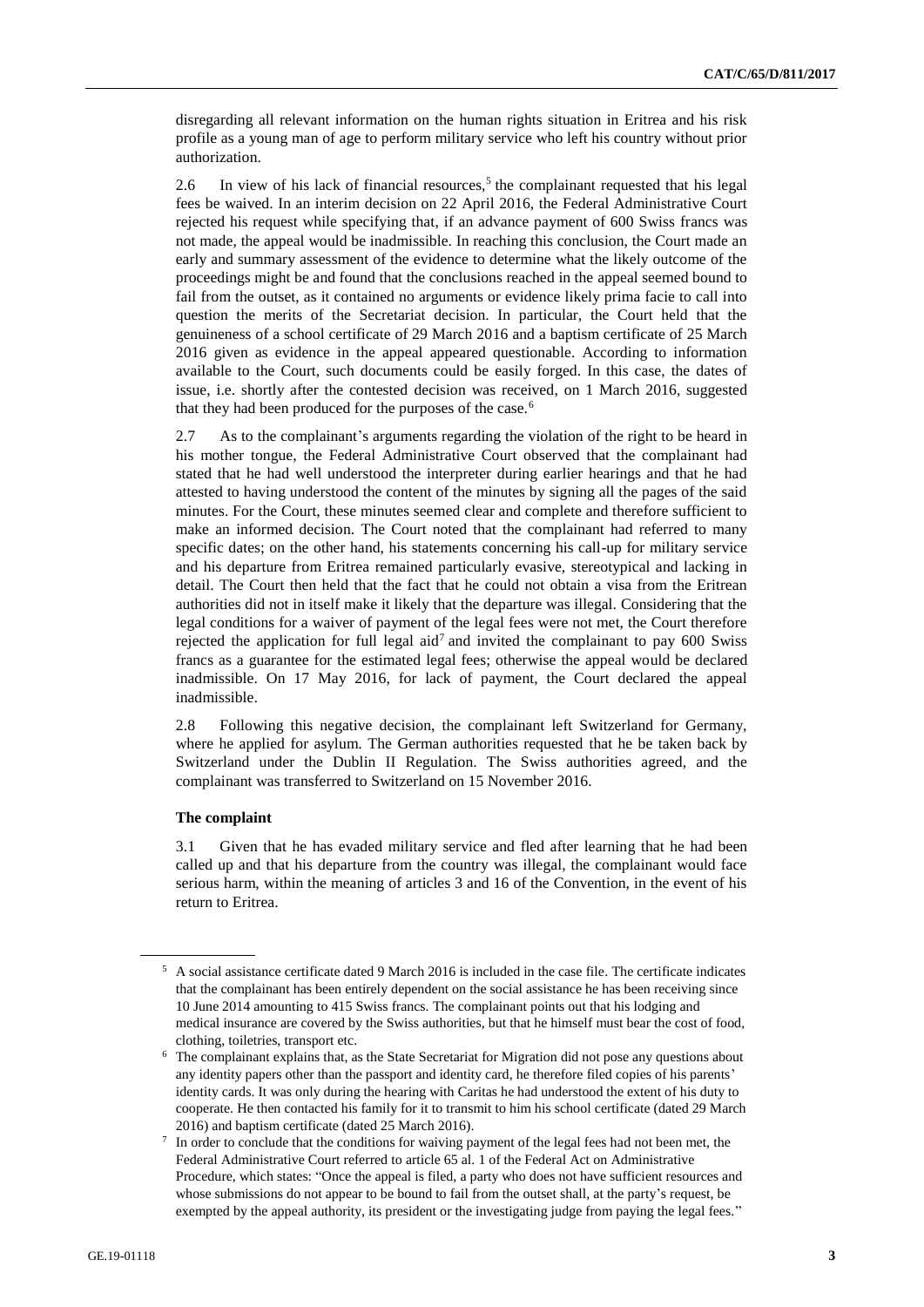3.2 As a young man of age to perform military service and a rejected asylum seeker who fled his country illegally, the complainant would be automatically suspected of being an opponent of the regime and a deserter. He therefore has a risk profile that exposes him to punishment and persecution. He draws attention to the prevalence of gross and systematic human rights violations in Eritrea, in the light of which it is likely that he would face the risk of treatment contrary to article 3 of the Convention.

3.3 Furthermore, even if he were to survive the persecution suffered during his detention as a result of being returned, the complainant would no doubt be recruited by force by the army. In a recent case against Switzerland, the European Court of Human Rights granted interim measures that suspended the enforcement of the return to Eritrea, $8$  which implicitly demonstrates that, in the current situation, an Eritrean person thus expelled is at risk of treatment contrary to articles 3 and 4 of the Convention for the Protection of Human Rights and Fundamental Freedoms (European Convention on Human Rights).

3.4 The complainant then challenges the proceedings before the Federal Administrative Court. His financial situation prevented him from settling the legal fees in advance, and the Court did not take into account the fact that he had not been represented by counsel during the hearings. In addition, the Court considered that his statements relating to his call-up for military service and his departure from Eritrea were "particularly evasive, stereotypical and lacking in detail" and thus implausible. The complainant claims that he has given consistent and clear answers to a total of about 187 questions. He cannot be faulted for failing to provide details, especially as more than six years have elapsed between the facts and the hearings.

3.5 The complainant also takes issue with the fact that he was required to express himself in a language that was not his own. He completed his education in Bilen in a Bilenlanguage school. His ability to express himself in Tigrinya was not sufficient to enable him to describe his entire journey in a detailed and spontaneous manner. The Court simply automatically indicated that the complainant had attested to having understood the content of the minutes of the hearing by signing them but did not make reference to the fact that the complainant had said he was not fluent in Tigrinya.

3.6 As regards the doubts of the Court concerning the evidential value of the documents provided to prove his identity, the complainant recalls that he stated that he had never taken any steps to obtain an identity card in order to avoid being recruited by the administration for military service or taken into custody for desertion. The Swiss authorities could have taken measures to verify the genuineness of the documents<sup>9</sup> rather than rule them out on the grounds that they could easily be forged. The complainant had explained in his appeal that he had requested his family to produce these documents in order to be able to prove his identity in Switzerland. The fact that they are rather recent in no way implies that they were forged.

3.7 With regard to the assertion of the State Secretariat for Migration that the complainant contradicted himself by stating once that he had been released and another time that he had escaped, the complainant recalls that the hearing was held in Tigrinya, a language that he has no command of. Therefore, it is possible that there had been a misunderstanding with the interpreter.

3.8 The complainant states that he described his journey, including the date of departure, duration and places travelled through before arriving in Kassala. The Secretariat asked merely two questions regarding the fact that he had not been stopped by the authorities during his flight. If the Secretariat considered that this point deserved further explanation, it should have asked additional questions. Furthermore, as public reports show, <sup>10</sup> the complainant does not have the profile of a person likely to obtain an exit visa from his

<sup>8</sup> The complainant refers to the case of *M.O. v. Switzerland*, No. 41282/16, 20 June 2017.

<sup>&</sup>lt;sup>9</sup> For example, the Court could have requested the Swiss consulate in Asmara to analyse them.

<sup>10</sup> European Asylum Support Office (EASO), *EASO Country of Origin Information Report: Eritrea Country Focus* (May 2015, https://coi.easo.europa.eu/administration/easo/PLib/EASO-Eritrea-CountryFocus\_EN\_May2015.pdf), which points out, inter alia, that the fulfilment of national service (or the legal exemption from it) is a precondition for the issuance of exit visas (p. 52).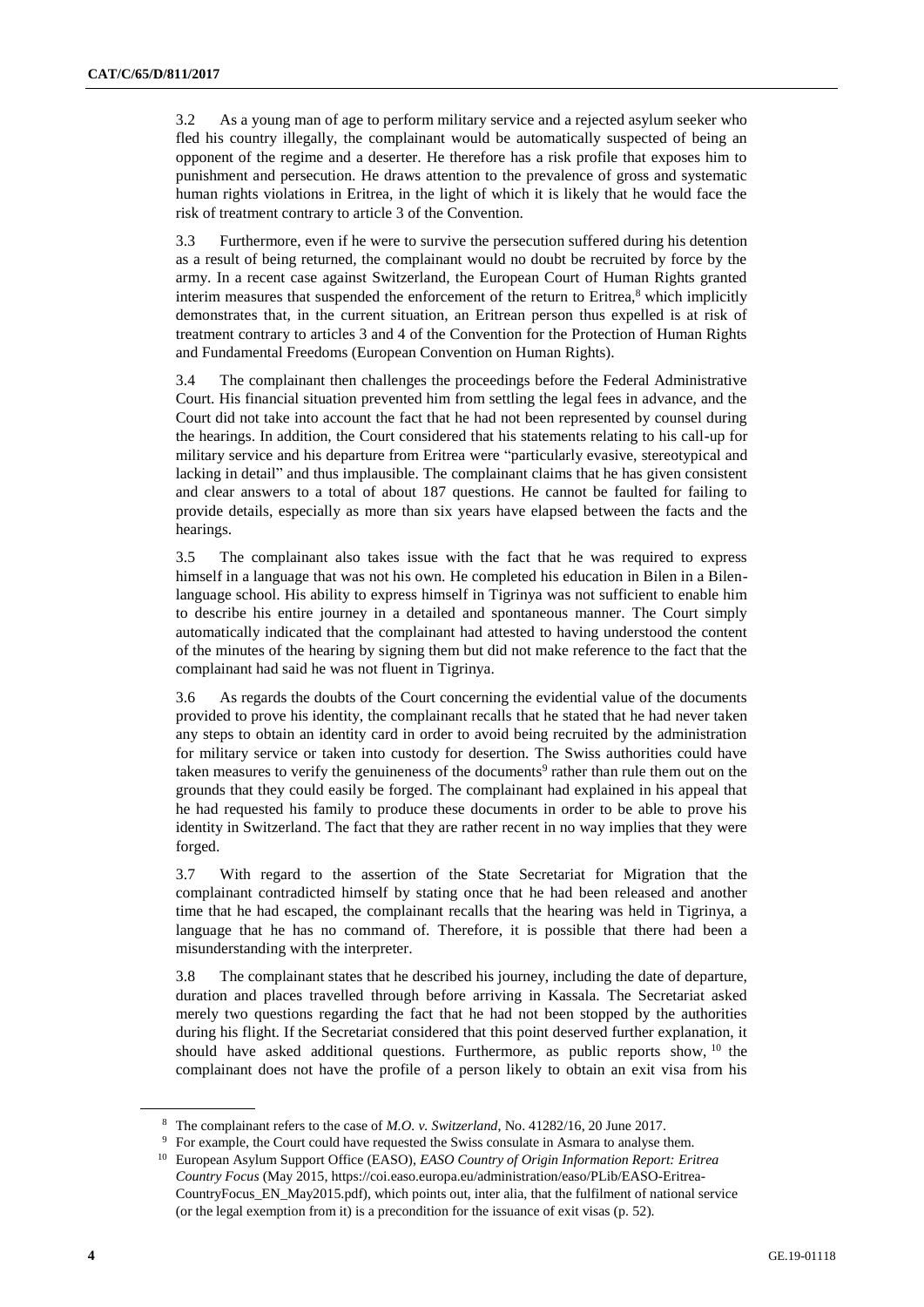country. If he had obtained one, he would not have required the services of UNHCR for almost four years. His illegal departure from the country must therefore be considered as established. However, the Swiss authorities have refused to take account of the information on the matter. Although the Federal Administrative Court has mentioned that it is generally impossible for Eritreans to obtain exit visas, it concluded that the complainant had failed to make a convincing argument that his departure was illegal.

3.9 Consequently, the negative decision of the Secretariat entered into force without any serious analysis of the risk of a violation of the principle of non-refoulement by the State party. It was the responsibility of the Swiss authorities to remove any doubt about this risk by applying an "effective, independent and impartial review of the decision to expel".<sup>11</sup> The "early and summary" analysis of the Court demonstrates that this was not done. In addition, the Court has not once mentioned the general human rights situation in Eritrea despite numerous references to sources of information contained in the appeal. Nor has it discussed the complainant's contention that his profile as a young man of age to perform military service put him at risk.

3.10 In this regard, the complainant refers to the situation of human rights in Eritrea. The fact that he has shirked his obligation to perform military service and left the country without authorization makes him guilty of violating the 1995 Proclamation on National Service and renders him an opponent of the regime.<sup>12</sup> It is indisputable that, upon his arrival in Eritrea, he would be arrested, interrogated and punished for these acts.<sup>13</sup> In addition, he may be forced to perform military service for an indefinite period, subjecting him to forced labour, in violation of his fundamental rights. According to several human rights organizations, the human rights situation in Eritrea remains dire and is exacerbated by indefinite compulsory military service.<sup>14</sup> The Eritrean authorities use lethal force against any person attempting to resist them, flee the army or leave the country clandestinely.<sup>15</sup> Torture is commonly used during arrests or detentions, including against deserters.

3.11 The former President of the Swiss Confederation said in 2015 that "it [was] inconceivable that Switzerland should send persons back to an arbitrary State." <sup>16</sup> The Human Rights Council Commission of Inquiry on Human Rights in Eritrea and UNHCR reported on the situation in the country and the treatment of returned asylum seekers.<sup>17</sup> The Human Rights Committee also found a violation of article 7 of the International Covenant on Civil and Political Rights in the light of the failure of the State concerned to take due account of the fact that, because of his inability to prove that he had left Eritrea legally, the author of the complaint was at risk of being designated as a failed asylum seeker and a

<sup>11</sup> *Agiza v. Sweden* (CAT/C/34/D/233/2003), para. 13.7.

<sup>&</sup>lt;sup>12</sup> Eritrea, Proclamation on National Service, No. 82/1995, 23 October 1995; UNHCR Eligibility Guidelines for Assessing the International Protection Needs of Asylum-Seekers from Eritrea (www.refworld.org/docid/4dafe0ec2.html), 20 April 2011, p. 11; T.R. Müller, "Bare life and the developmental state: Implications of the militarisation of higher education in Eritrea", *The Journal of Modern African Studies 46,* No. 1, March 2018, p. 115; and Human Rights Watch, *Service for Life: State Repression and Indefinite Conscription in Eritrea*, 16 April 2009, p. 27.

<sup>13</sup> Human Rights Watch, *Service for Life: State Repression and Indefinite Conscription in Eritrea*, 16 April 2009, pp. 27–29, 68, 70, 72 and 74; Amnesty International, *Eritrea: 20 years of independence, but still no freedom*, 9 May 2013, pp. 30–31; G. Kibreab, "The open-ended Eritrea National Service: the driver of forced migration", Paper for the European Asylum Support Office Practical Cooperation Meeting on Eritrea, 15 and 16 October 2014, pp. 12–14; UNHCR Eligibility Guidelines, p. 11; and A/HRC/26/45, paras. 44 and 45.

<sup>&</sup>lt;sup>14</sup> Human Rights Watch, *World Report 2015* (www.hrw.org/sites/default/files/world\_report\_download/ wr2015\_web.pdf), pp. 218 ff.; Amnesty International, *Annual Report 2014/15: The State of the World's Human Rights* (www.amnesty.org/download/Documents/POL1000012015ENGLISH.PDF), pp. 172 ff.; and Swiss Refugee Council, *Analyse pays — Érythrée, mise à jour février 2010* (www.osar.ch/assets/herkunftslaender/afrika/eritrea/erythree-mise-a-jour-fevrier-2010.pdf).

<sup>15</sup> United States Department of State, *Eritrea 2013 Human Rights Report* (www.state. Gov/documents/organization/220321.pdf), 27 February 2014, section 1a.

<sup>16</sup> "Simonetta Sommaruga refuse tout refoulement de réfugiés érythréens", *Le Temps*, 6 August 2015 (www.letemps.ch/suisse/simonetta-sommaruga-refuse-refoulement-refugies-erythreens).

<sup>17</sup> A/HRC/29/CRP.1A/HRC/32/CRP.1; and UNHCR Eligibility Guidelines, pp. 14, 33 and 34.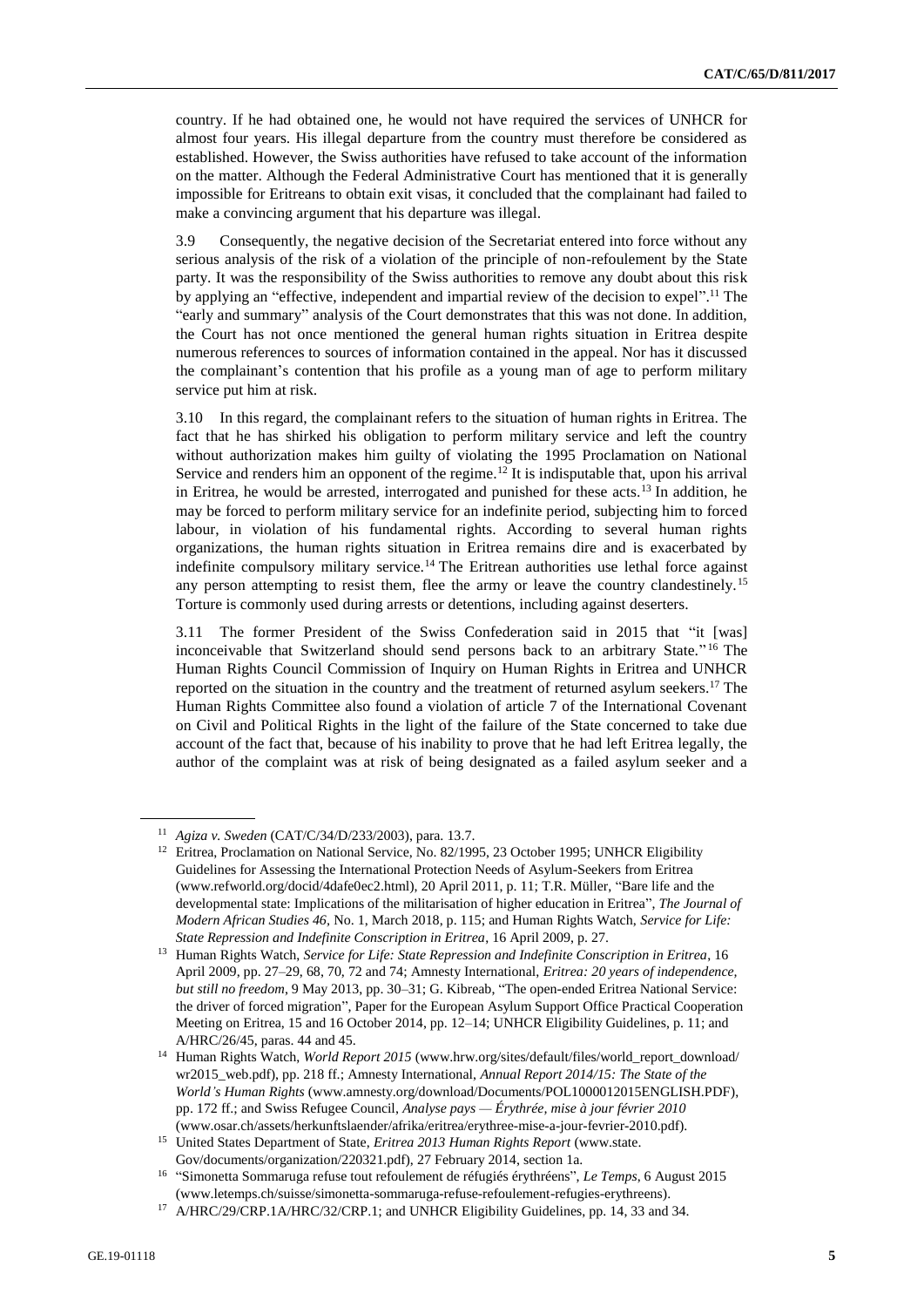person who had not completed his military service requirement in Eritrea and thus ran a real risk of being subjected to treatment contrary to the requirements of article 7.<sup>18</sup>

3.12 Lastly, the complainant refers political activities undertaken in exile against the current Eritrean Government.<sup>19</sup>

#### **State party's observations on admissibility and the merits**

4.1 On 4 September 2017, the State party submitted observations on admissibility and the merits of the complaint. On admissibility, the State party argues that the complainant has not exhausted all the domestic remedies available to him. Citing the Committee's practice, the State party notes that the case file does not suggest either that the advance payment of fees requested prevented the complainant from exhausting this remedy or that the remedy would have been futile.<sup>20</sup>

4.2 On the merits, the State party recalls the elements that must be taken into account to ascertain the existence of a personal, present and serious danger of being subjected to torture upon return to the country of origin: evidence of a consistent pattern of gross, flagrant or mass human rights violations in the country of origin; any claims of torture or ill-treatment in the recent past and independent evidence to support those claims; the political activity of the author within or outside the country of origin; any evidence as to the credibility of the author; and any factual inconsistencies in the author's claims.<sup>21</sup>

4.3 The existence of a consistent pattern of gross, flagrant or mass violations of human rights does not, in itself, constitute sufficient grounds for determining that a particular person would be subjected to torture upon return to his or her country of origin. The Committee must establish whether the complainant is "personally" at risk of being subjected to torture in the country to which he would be returned.<sup>22</sup> Additional grounds must be adduced in order for the risk of torture to qualify as foreseeable, real and personal for the purposes of article 3 (1) of the Convention.<sup>23</sup> The risk of torture must be assessed on grounds that go beyond mere theory or suspicion.<sup>24</sup>

4.4 The State party then describes the Swiss authorities' practice of processing asylum applications from Eritrean nationals. The State Secretariat for Migration constantly evaluates reports on Eritrea and exchanges information with experts and authorities from partner countries. On that basis, it gives an updated appraisal of the situation, which serves as a basis for Swiss asylum practice. In May 2015, the Secretariat prepared a report entitled "Erythrée — Étude de pays" (Eritrea: Country study), which brings together all this information. This report was reviewed by four partner asylum and migration authorities, an external expert and the European Asylum Support Office (EASO).<sup>25</sup> In February and March 2016, the Secretariat conducted a mission to review, further develop and complement this information by including other sources that have become available in the meantime. On the

<sup>18</sup> *X v. Denmark* (CCPR/C/110/D/2007/2010), para. 9.3.

<sup>&</sup>lt;sup>19</sup> He attaches a letter from the Eritrean People's Democratic Party dated 18 March 2016 attesting that the complainant is a member of the Swiss branch of the party and has been involved in activities such as organizing meetings, disseminating information, mobilizing young people for democratic change and other activities. The letter states that, as a member of this main opposition party, the complainant will not be safe in the event of his return since he would face imprisonment and torture and even the risk of loss of life.

<sup>20</sup> See inter alia, *A.E. v. Switzerland* (CAT/C/14/D/24/1995), para. 3, and *L.O. v. Canada* (CAT/C/24/D/95/1997), para. 6.5.

<sup>&</sup>lt;sup>21</sup> Committee's general comment No. 1 (1997) on the implementation of article 3 in the context of article 22 of the Convention, para. 8.

<sup>22</sup> *K.N. v. Switzerland* (CAT/C/20/D/94/1997), para. 10.2.

<sup>23</sup> Ibid., para. 10.5, and *J.U.A. v. Switzerland* (CAT/C/21/D/100/1997), paras. 6.3 and 6.5.

<sup>24</sup> General comment No. 1, para. 6.

<sup>25</sup> www.easo.europa.eu/sites/default/files/public/Eritrea-Report-Final.pdf. The report, published by EASO, was reviewed by the national asylum and migration departments of Austria, Belgium, Denmark and Germany, and by Dan Connell, an external expert who has been working on Eritrea for over 25 years as a journalist, lecturer and researcher.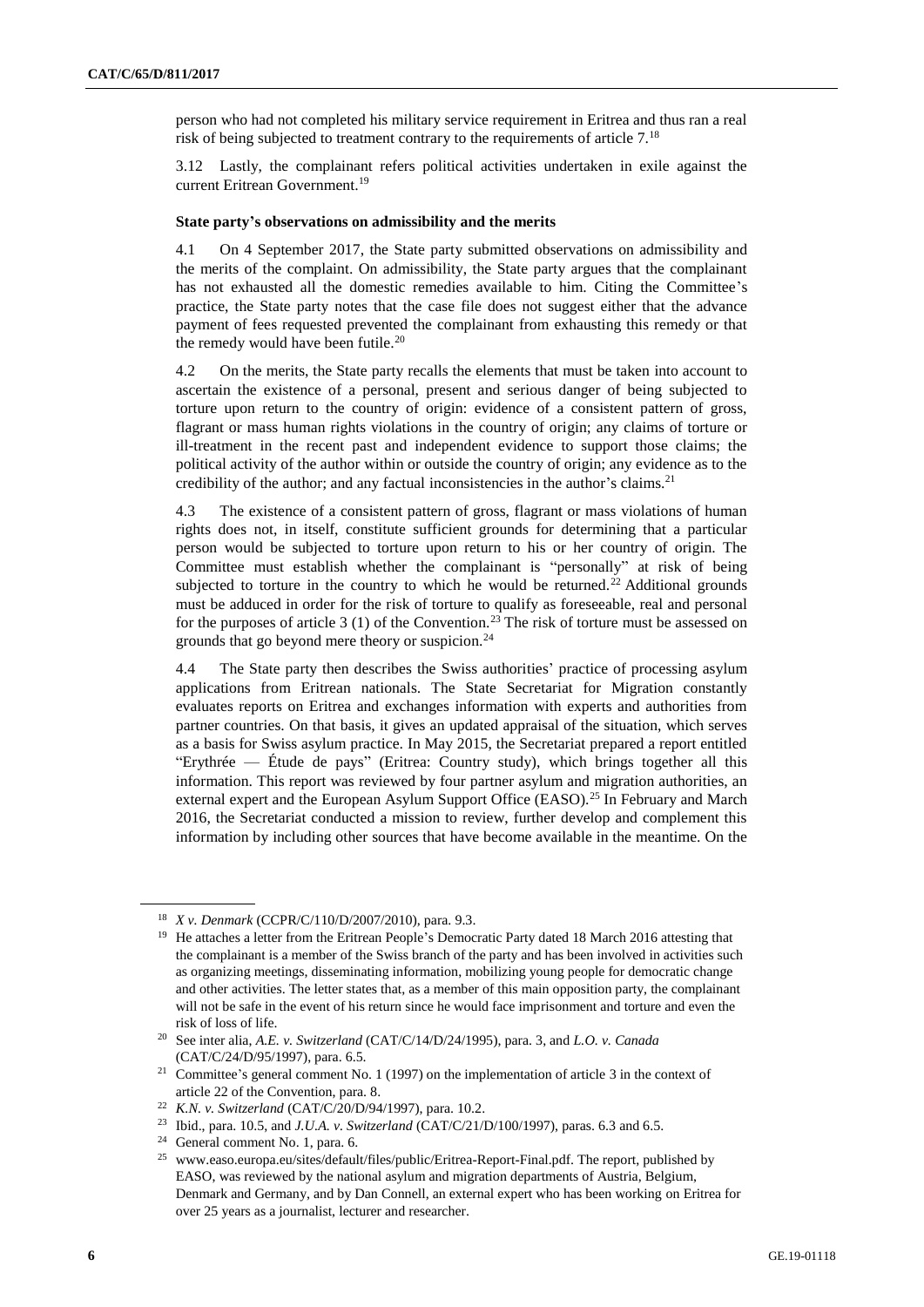basis of all this information, the Secretariat published an update on 22 June 2016.<sup>26</sup> In reports published between December 2015 and August 2016, several national authorities – such as those of Sweden<sup>27</sup> and Norway<sup>28</sup> and the Home Office of the United Kingdom of Great Britain and Northern Ireland<sup>29</sup> – reached similar conclusions.

4.5 In June 2016, the Swiss asylum authorities modified their practice regarding illegal departures from Eritrea, which was confirmed in particular by two landmark decisions of the Federal Administrative Court of January<sup>30</sup> and August 2017.<sup>31</sup> In its decision of August 2017, the Court examined in great detail the situation in Eritrea.<sup>32</sup> This examination shows that illegal exit from Eritrea is no longer sufficient, in itself, to justify recognition as a refugee. Likewise, the Eritrean authorities no longer seem to take a punitive approach to nationals who return to the country.<sup>33</sup> A major risk of punishment exists only if there are additional factors that make the asylum seeker undesirable in the eyes of the Eritrean authorities.<sup>34</sup> The treatment of unsuccessful applicants depends on the way in which they return to the country, i.e. whether the return is voluntary or forcible. The voluntary return of rejected Eritreans ensures that they enjoy a privileged status as a member of the "diaspora".<sup>35</sup> These persons are in fact "rehabilitated" and exempted from national service for at least three years; they do not thus risk State persecution in connection with their departure from the country.

4.6 Nevertheless, the State party concedes that information on forcible returns carried out in recent years is sparse, as the Eritrean Government categorically rejects forcible returns from Europe and only forcible returns by land from Sudan have been carried out. There is little or no available information on the profile and past history of the returnees. In the case of *M.O. v. Switzerland*, the European Court of Human Rights held that the general human rights situation in Eritrea in itself did not prevent the interested party's return.<sup>36</sup> The Court also held that a person whose asylum application is rejected on the basis of a lack of credibility could not be considered to have left Eritrea illegally and that being a rejected asylum seeker was not in itself sufficient to consider that he or she faced a real risk of treatment contrary to article 3 of the European Convention on Human Rights.<sup>37</sup> In its August 2017 decision, the Federal Administrative Court also examined the general situation in Eritrea and concluded that the country was not experiencing any war or civil war or situation of widespread violence.

4.7 The complainant cites the risk of being conscripted into the army. However, the possibility of being called up to perform national military service upon return to Eritrea does not constitute grounds for granting refugee status. Military service does not in itself constitute certain persecution where asylum is concerned any more than it does a risk of treatment contrary to article 3 of the Convention for this reason or, for that matter, on any other grounds. However, the complainant was unable to make his illegal departure from Eritrea plausible. He has thus failed to make a convincing argument that he would face treatment prohibited under article 3 upon return.

 $26$  The report points out that persons who wish to voluntarily return must pay a diaspora tax (2 per cent) to an Eritrean diplomatic mission and those who have not completed their national service must sign a confession of guilt.

<sup>&</sup>lt;sup>27</sup> Lifos, *Landrapport Eritrea*, 15 December 2015, (https://lifos.migrationsverket.se/dokument? documentSummaryId=36406), paras. 5.4, 7.1.2 and 8.1.1.

<sup>28</sup> Landinfo, *Eritrea: National Service*, 20 May 2016 (https://landinfo.no/wp-content/uploads/2018/ 03/Eritrea-national-service.pdf), para. 3.2, and *Eritrea: Reactions towards returned asylum seekers*, 27 April 2016 (https://landinfo.no/wp-content/uploads/2018/03/Eritrea-Reactions-towards-returnedasylum-seekers.pdf).

<sup>29</sup> www.gov.uk/government/publications/eritrea-country-information-and-guidance-iagci-review.

<sup>30</sup> Federal Administrative Court, decision D-7898/2015 of 30 January 2017.

<sup>31</sup> Ibid., decision D-2311/2016 of 17 August 2017.

<sup>32</sup> Ibid., pp. 14–16.

<sup>33</sup> Ibid., recital 6.3, p. 10.

<sup>34</sup> Ibid., decision D-7898/2015, recital 5.2, p. 42.

<sup>35</sup> Ibid., recital 3.9, p. 9.

<sup>36</sup> *M.O. v. Switzerland*, para. 70.

<sup>37</sup> Ibid., para. 79.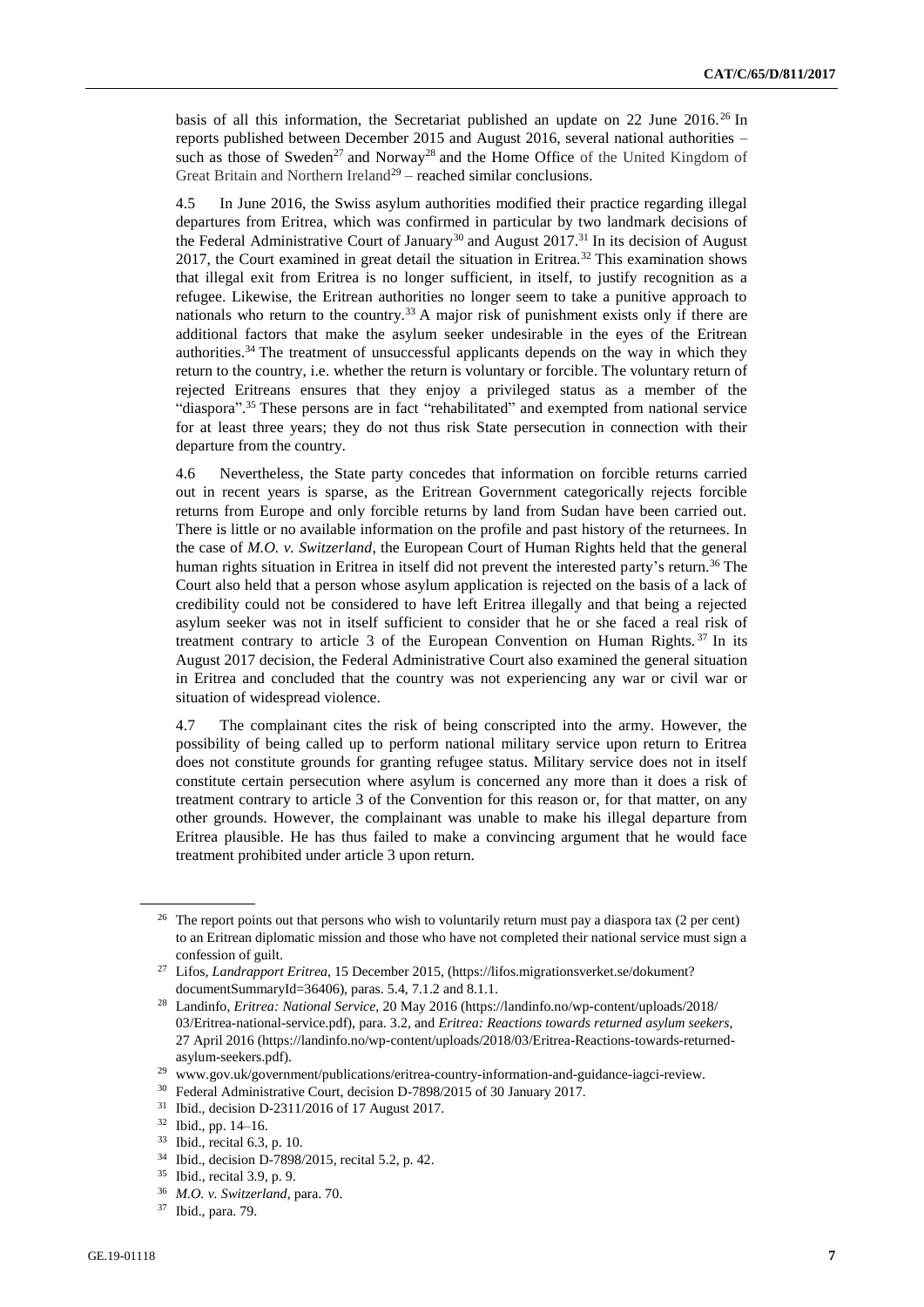4.8 The complainant uses country-specific information in a very selective way. He largely relies on the reports of Human Rights Watch and Amnesty International, which are based solely on statements by people who have left Eritrea. Moreover, these reports do not contain any information on the treatment of persons accused only of leaving the country illegally.

4.9 With regard to the allegations of torture or ill-treatment suffered in the recent past, the complainant does not claim to have been subjected to acts of torture or ill-treatment in his country. He expressly stated that he had not suffered any physical violence during his detention from 5 to 9 February 2010 but that the conditions inside the container had been appalling. At his hearing on 17 February 2016, he said that the food was bad, that it was extremely hot in the container, that there were several of them in a small space and that they did not have enough room to sleep. The Swiss authorities considered that these statements were not plausible and concluded that the complainant had never been arrested or imprisoned by the Eritrean authorities.

4.10 The State party emphasizes that the complainant's hearing was conducted in Tigrinya with his consent. The official responsible for the hearing was at pains to stress that the complainant indicate when he did not understand a question. As noted by the State Secretariat for Migration and the Federal Administrative Court, the complainant stated during both hearings that he understood the interpreter well and confirmed at the end of the hearings that the minutes were in keeping with his statements. There is no mention of any problems of understanding on his part. In addition, the complainant expressly stated that he had never had any problems in his country of origin.

4.11 Furthermore, the complainant did not claim that he was engaged in political activities in his country of origin. Although he produced a letter attesting to his membership of the Swiss branch of Eritrean People's Democratic Party in his appeal to the Court, he did not mention such activities in his complaint to the Committee.

4.12 With regard to the credibility of the complainant and the consistency of the reported facts, the authorities established that his account was not plausible. First, the Secretariat for Migration noted that his statements about how he left prison, which was a central part of his story, were contradictory. The Secretariat also noted that, regardless of the version held to, the complainant's description of the conduct of the Eritrean authorities following his fiveday detention did not appear convincing. The Secretariat and the Federal Administrative Court also noted that the complainant's statements proved to be particularly brief, evasive, stereotypical and not very spontaneous, in particular with regard to his departure from Eritrea,  $38$  his call-up for national service, the content of the call-up papers  $39$  and the conduct that followed. They considered this lack of elaboration all the more surprising since the complainant also cited very precise dates, as if he had learned them by heart in order to apply for asylum.

4.13 The complainant largely attributes these inconsistencies to the fact that the hearings were conducted in Tigrinya, a language he says he has an insufficient command of. Although the complainant did in fact mention at the beginning of the first, summary hearing on his personal details and subsequent hearing on the grounds for asylum that he would have liked to have been assisted by an interpreter with a command of Bilen, he nevertheless stated having fully understood the interpreter hired for the first hearing before confirming that he stood by his position and signing the minutes in question. During his hearing on the grounds for asylum, he said he understood the translation very well. He confirmed that the minutes were in keeping with his statements and that they had been read back to him in a language he understood without his indicating any particular difficulties. Nowhere in these minutes does it appear that problems of comprehension, translation or expression were raised by the complainant. The certificate from the representative of the support service

<sup>&</sup>lt;sup>38</sup> The State Secretariat for Migration considered that it defied all logic that the complainant was not able to better describe his alleged illegal departure from the country, i.e. a journey on foot of some 200 km from Keren to Kassala, and that it was unlikely that he would not have been stopped at any point by the authorities over such a long distance.

At the first hearing, the complainant added that he could not produce the call-up papers, whereas, at the second hearing, he said he had contacted his family about them.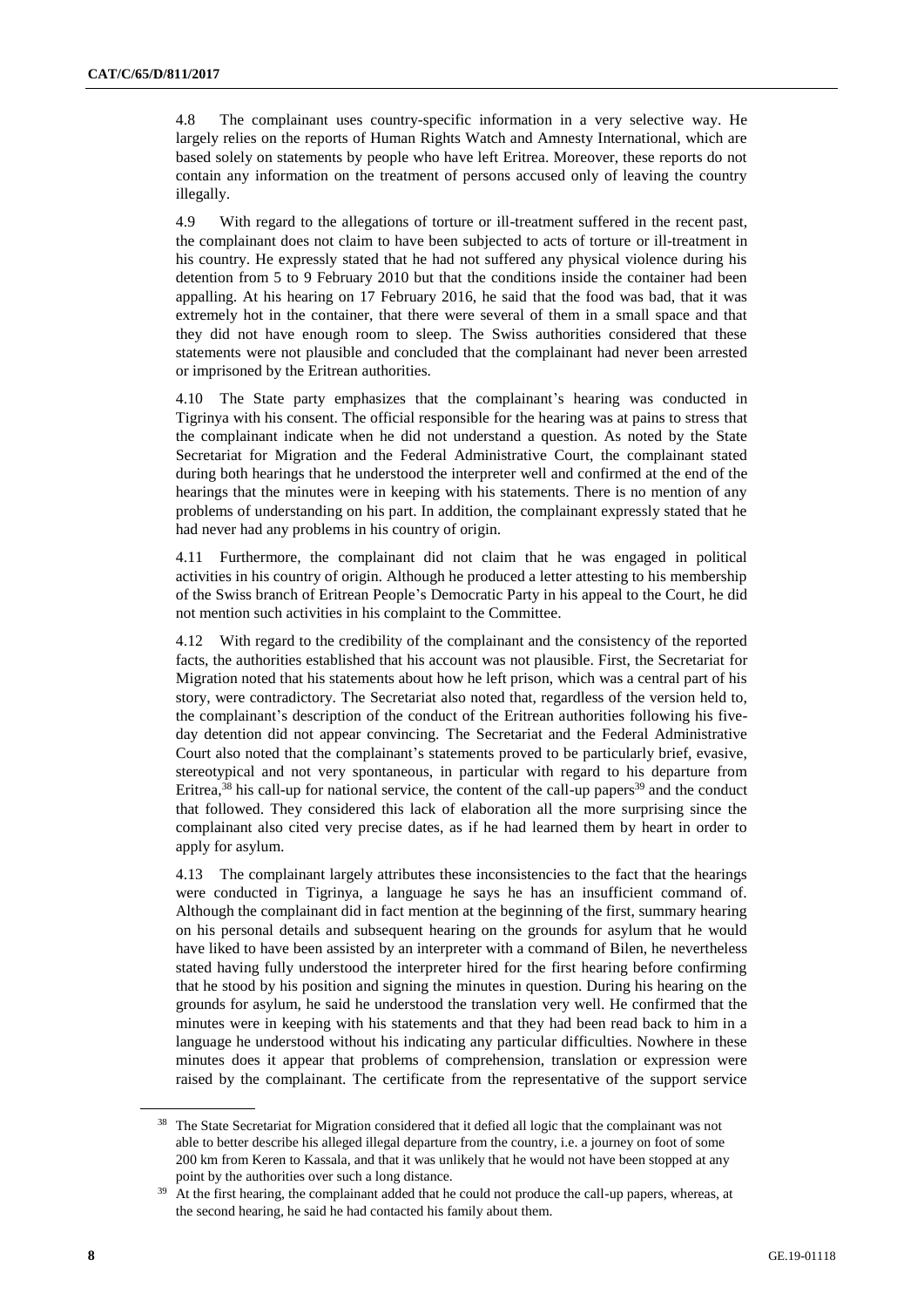annexed to the minutes of 17 February 2016 did not mention any difficulties of understanding during the complainant's hearing. In addition, the content of the minutes appeared to be both clear and comprehensive and therefore sufficient to make an informed decision. Consequently, the investigating judge declared this complaint to be unfounded a priori, noting that the lower authority had correctly held that Tigrinya was another suitable language for the hearing. The communication before the Committee does not contain any new arguments that would call into question this analysis.

4.14 In addition, the complainant did not present any evidence during the proceedings that he had been in so much danger in his country as to have to go into exile. The State Secretariat for Migration also found the failure of the complainant to present any identity document or piece of evidence during the two years that the ordinary proceedings had lasted was such that his statements remained questionable from the outset.<sup>40</sup> Before the Secretariat, as before the Committee, he simply stated that he had never possessed any documents and it does not appear from the Secretariat files that he had taken any concrete steps towards submitting any original birth certificate, school diploma or baptism certificate, for example. The argument that the complainant, born on 1 February 1989, was a minor when he left Eritrea and was thus without an identity document is clearly false since, according to his own account, he left the country in 2010, at the age of 21.

4.15 In view of the implausibility of the complainant's statements, the State Secretariat for Migration concluded that it could legitimately consider that the complainant had never been arrested or imprisoned by the Eritrean authorities, that he had never been involved in any judicial proceedings and that he had not engaged in any political or religious activities likely to cause him harm. In addition, the Secretariat considered that his illegal departure was not credible. Lastly, the likelihood that the complainant will be required to fulfil military obligations in Eritrea in the future cannot in itself be relevant within the meaning of the Convention.

4.16 Even if it were assumed that the complainant had left his country of origin under the alleged circumstances, according to recent Federal Administrative Court case law amending past practice and confirmed by the European Court of Human Rights, an illegal departure from Eritrea is no longer sufficient, in itself, to justify the recognition of refugee status. In the case against Switzerland cited by the complainant, <sup>41</sup> the author had put forward arguments similar to those of the complainant in the present complaint. The Court held that, since it was impossible to confirm an illegal exit from Eritrea, particular attention should be paid to the plausibility of the testimony of the person concerned.<sup>42</sup>

4.17 Lastly, with regard to the complainant's assertion that he was not represented by legal counsel at his hearings, in order to defend his choice of language and explain the importance of his signature on the minutes, the complainant was informed at the start of the hearings of the options for assistance available to him and of his responsibility as to the truth of his statements, on which the authorities would base their decision. In terms of the invitation to the hearing on the grounds for asylum, the applicant was also advised that he would be entitled to be assisted, at his own expense, by a representative of his choice.

4.18 In conclusion, there is nothing to indicate the existence of substantial grounds for fearing that the complainant would face a specific and personal risk of being tortured on his return to Eritrea. His allegations and the evidence provided do not warrant a finding that his return would expose him to a real, concrete and personal risk of being tortured.

#### **Complainant's comments on the State party's observations**

5.1 On 22 December 2017, the complainant submitted his comments on the State party's observations.

<sup>40</sup> The State party refers to the Federal Administrative Court's assessment of the genuineness of a school certificate dated 29 March 2016 and a baptismal certificate dated 25 March 2016, see para. 2.6.

<sup>41</sup> *M.O. v. Switzerland.*

 $42$  Ibid., para. 77.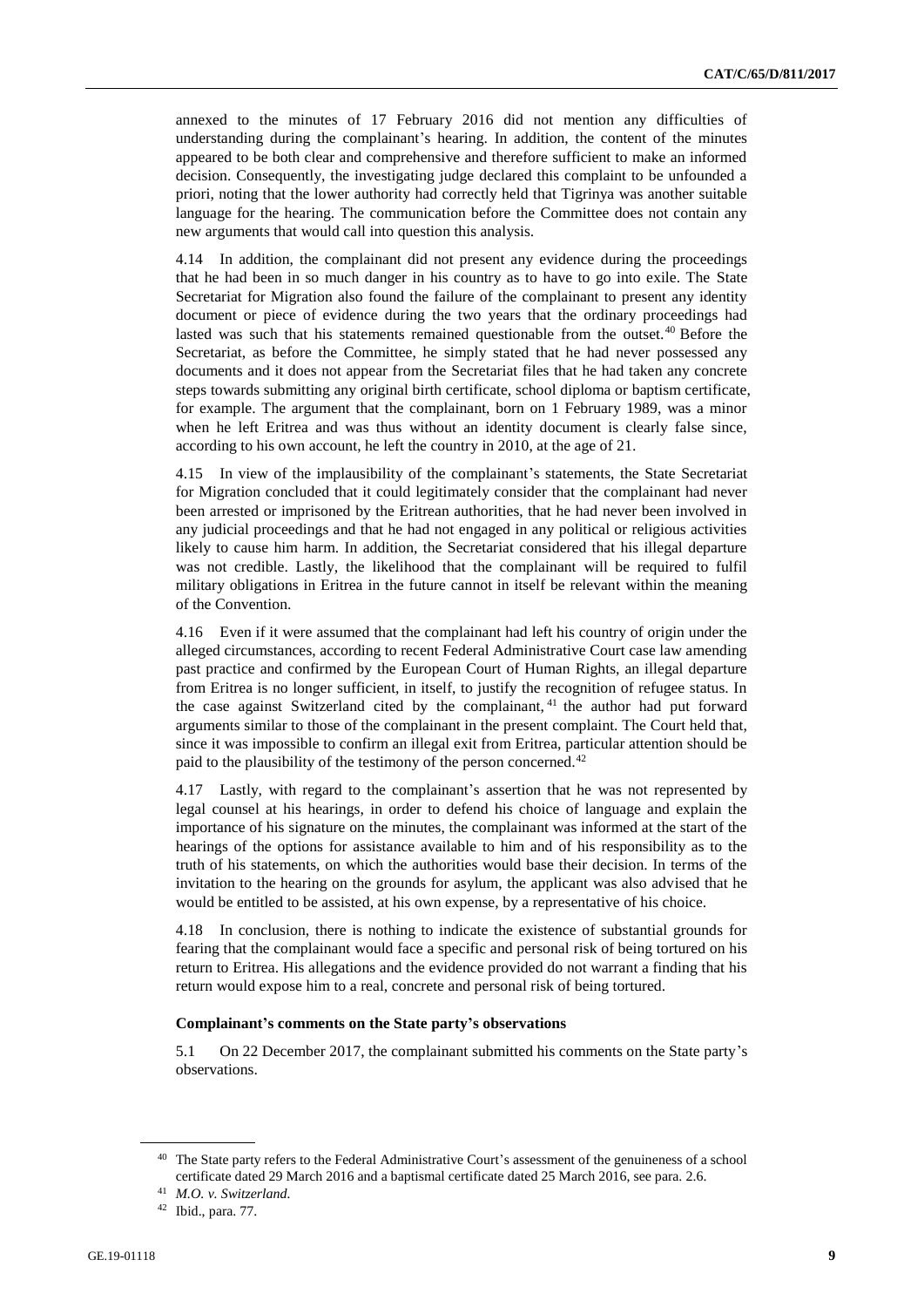5.2 With regard to admissibility, it is clear from the file that the complainant is destitute, $43$  which is not refuted by the State party. He had therefore requested a waiver of advance fees. Consequently, he cannot be required to pay the amount requested, nor can meeting the requirement to exhaust all domestic remedies be made dependent on such payment. It is precisely because of the requirement of an advance payment of fees that the complainant did not benefit from a thorough and diligent examination of his file by an independent judicial body. Since he challenged the decision of the State Secretariat for Migration by filing an appeal with the Federal Administrative Court, the State party's argument that the complainant had not exhausted domestic remedies is not relevant.

5.3 On the merits, the complainant challenges the change in position of the Secretariat since June 2016 when it considers that the illegal departure from Eritrea no longer constitutes a risk of persecution on its own. He refers to the case law of the European Court of Human Rights on the quality standards to be respected by State authorities in the processing of information on the countries of origin of asylum seekers and to the different (minimum) standards contained in European directives,<sup>44</sup> in European Union guidelines (also mentioned in the case law of the Federal Administrative Court)<sup>45</sup> and in the general principles applicable to administrative procedures. These sources confirm the binding nature of quality standards in the processing of country of origin information.<sup>46</sup>

5.4 Referring to the case law of the European Court of Human Rights on the use of country of origin information standards, $47$  the complainant points out that this decision was adopted on the basis of a mission carried out between February and March 2016, on which the State Secretariat for Migration gives more weight to the information from the Eritrean authorities and international diplomatic sources than non-governmental and international organizations. The information coming from the Eritrean regime and international diplomatic sources is also vague. The sources on which this change in practice is based are therefore extremely poor. In addition, they are often quoted out of context. In view of the above, the basis used by the Secretariat as a source of information to justify its decision to change its practice cannot be considered sufficient.

5.5 Even if this new practice was confirmed by the Federal Administrative Court, the Court's assessment is misguided, since it is based on unclear and insufficient information from which unfounded conclusions are drawn. First of all, the question of what risk the complainant faces in the event of voluntary return does not arise, as he is opposed to returning to his country of origin because there is a risk, in the light of his age, of being conscripted into the Eritrean army. The complainant categorically refuses to submit to the obligation to perform military service because he considers that it would constitute forced labour.<sup>48</sup>

<sup>&</sup>lt;sup>43</sup> He includes a certificate in the case file relating to his social assistance situation, issued by ORS on 1 October 2018, which points out: between 10 June 2014 and 19 September 2014, social assistance amounted to 12 francs per day, or 360 francs per month; between 20 September 2014 and 30 April 2016, after being provided with shared accommodation, social assistance amounted to 415 francs per month; and as from 1 May 2016, following a negative asylum decision, the complainant received emergency assistance amounting to 10 francs per day, or 300 francs per month.

<sup>44</sup> The complainant invokes in particular paragraph 39 and article 45 (2) (b) of directive 2013/32/EU of the European Parliament and of the Council of 26 June 2013 on common procedures for granting and withdrawing international protection and article 4 (3) (a) of directive 2011/95/EU of the European Parliament and of the Council of 13 December 2011.

<sup>45</sup> European Union, *Gemeinsame EU-Leitlinien für die Bearbeitung von Informationen über Herkunftsländer (IOC)*, April 2008 (www.ecoi.net/blog/wp-content/uploads/2012/ 07/coi\_leitlinien-2008-04-de.pdf).

<sup>46</sup> R. Mattern, "COI-Standards: Die Verwendung von Herkunftsländerinformationen (COI) in Entscheiden der Asylinstanzen", Asyl 3/10, pp. 3–12.

<sup>47</sup> *N.A. v. the United Kingdom*, No. 25904/07, 17 July 2008, paras. 119–121, and *Sufi and Elmi v. the United Kingdom*, Nos. 8319/07 and 11449/07, 28 June 2011, paras. 232–234.

<sup>&</sup>lt;sup>48</sup> According to UNHCR, the absence of the possibility of refusal to serve on grounds of conscience is the basis for the need for international protection when the person concerned would be exposed to inhuman conditions while performing military service; see UNHCR Guidelines on International Protection No. 10, para. 31.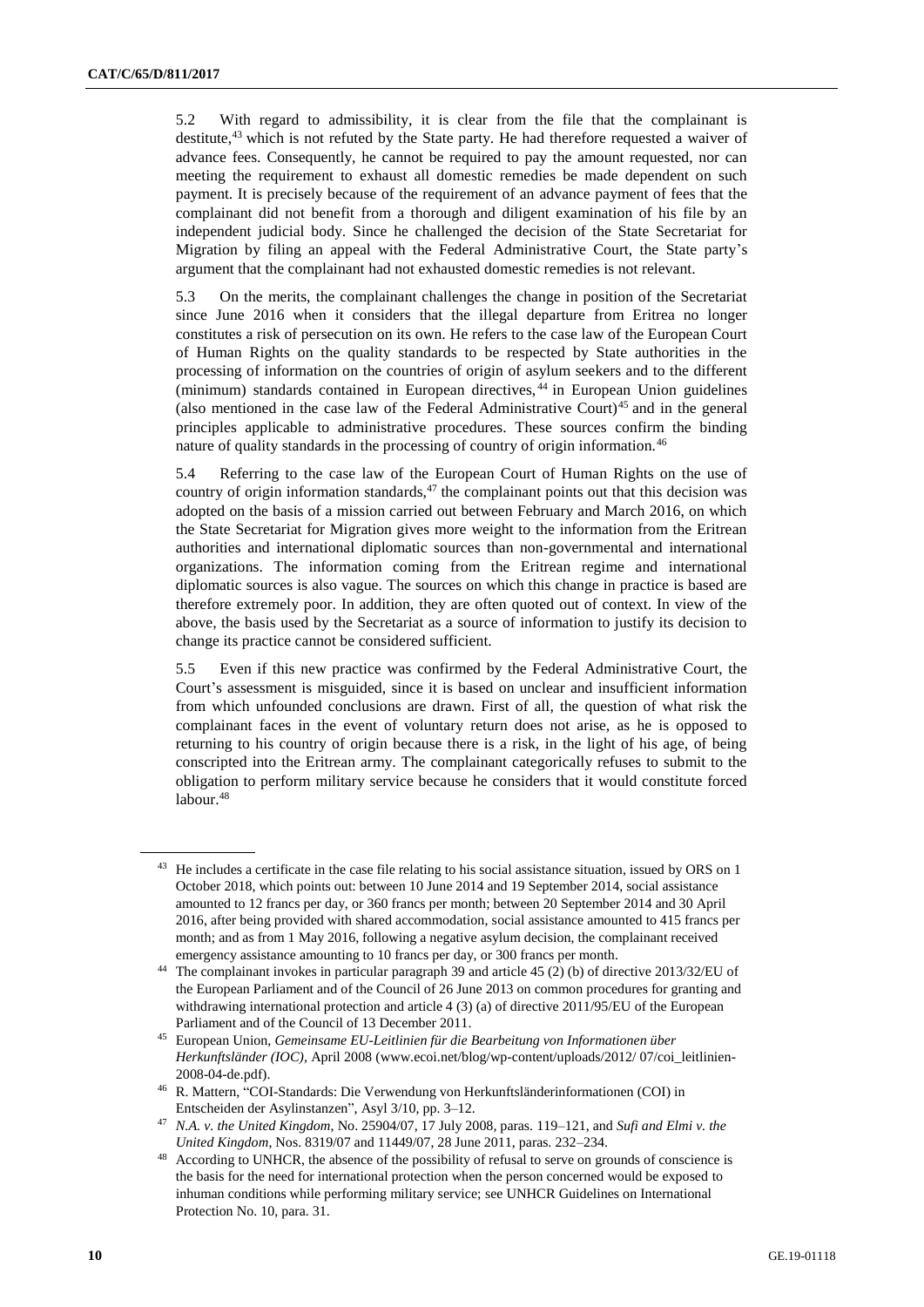5.6 The complainant is also opposed to the obligation to sign a "letter of regret" and to pay a 2 per cent tax<sup>49</sup> in order to benefit from the privileged status to be considered a member of the diaspora. He considers that if he signed the letter of repentance, he would implicitly acknowledge that he had committed an offence by leaving Eritrea and would accept any penalties that might be imposed on him for that reason.<sup>50</sup> The European Asylum Support Office (EASO) report of May 2015 on Eritrea states that the above-mentioned letter and 2 per cent tax provides no guarantee against punishment and that signing the letter of repentance implies directly confessing to an offence and declaring a willingness to accept the relevant punishment.<sup>51</sup>

5.7 In addition, the Federal Administrative Court does not present a final conclusion on the return of Eritreans who fled their country and were forcibly repatriated but only raises the issue and considers that, in any case, Eritrean nationals can return freely to their country. However, there is not enough reliable information to conclude that the Eritrean authorities would no longer punish forcibly returned Eritreans as severely as before. On the contrary, various sources show that illegal departure is still considered a crime against the nation and is unduly punished by the Eritrean regime. <sup>52</sup> In the case of *M.O. v. Switzerland*, the European Court of Human Rights also held that, in the presence of an asylum application filed by an Eritrean national close to the age or of age for performing military service who has offered a plausible explanation for his illegal exit from the country, the authority is required to remove any doubt as to the risk of ill-treatment.<sup>53</sup>

5.8 The complainant then challenges the State party's claim that living conditions in Eritrea have improved, arguing that the positive developments referred to by the Federal Administrative Court were based only on information coming from the Eritrean regime. The Court also acknowledged that the economic situation remained difficult and recalled that it is a single-party regime, that there is no separation of powers, that the surveillance of citizens was very complex and well developed and that detentions were arbitrary and could target anyone.<sup>54</sup>

5.9 With regard to the State party's assertion that forced recruitment into the Eritrean national service does not constitute a risk of treatment contrary to article 3 of the Convention, the complainant emphasizes that the State party does not explain which sources of information it bases this conclusion on. The State party only refers to the Federal Administrative Court judgment of 31 January 2017, which also does not support why this practice does not constitute a form of ill-treatment. In fact, the Court has not yet made an explicit statement on this subject. This point is particularly important, since the complainant's request for protection is based on the fact that he refuses to serve in the Eritrean national service. In the present case, in addition to the draconian punishment for evading military obligations, the complainant risks being forcibly enlisted in the Eritrean army in the event of his return, which is not disputed by the State party. Being subjected to

centrale/suisse/docs/2017/erythree-la-securite-des-personnes-renvoyees-pas-garantie).

<sup>&</sup>lt;sup>49</sup> See footnote 26 above. The levying of this tax was strongly condemned by the Security Council in paragraph 10 of its resolution 2023 (2011).

<sup>&</sup>lt;sup>50</sup> Under the Eritrean Proclamation on National Service, any insubordination in time of war is punishable by imprisonment for up to 5 years. Furthermore, the Swiss authorities recognize that sanctions are imposed arbitrarily and extrajudicially in Eritrea.

<sup>51</sup> EASO report May 2015, p. 43. See also Upper Tribunal of the United Kingdom, *MST and others (national service — risk categories) (CG)* [2016] UKUT 443 (IAC), para. 334, in which the Tribunal held that there was no evidence to suggest that the letter of repentance and the payment of the tax would enable draft evaders and deserters to reconcile with the Eritrean authorities.

<sup>52</sup> "L'ONU critique le durcissement de la Suisse envers les Érythréens", *Le Temps*, 17 February 2017 (www.letemps.ch/suisse/lonu-critique-durcissement-suisse-envers-erythreens).

<sup>53</sup> *M.O. v. Switzerland*, para. 79.

<sup>54</sup> Amnesty Switzerland took a position following the Federal Administrative Court ruling on the possible return of rejected Eritrean asylum seekers, indicating that those who have left the country illegally risk imprisonment or other penalties: "Érythrée: la sécurité des personnes renvoyées n'est pas garantie" (Eritrea: The safety of returned persons is not guaranteed), Amnesty Switzerland, press release issued on 31 August 2017 (www.amnesty.ch/fr/pays/europe-asie-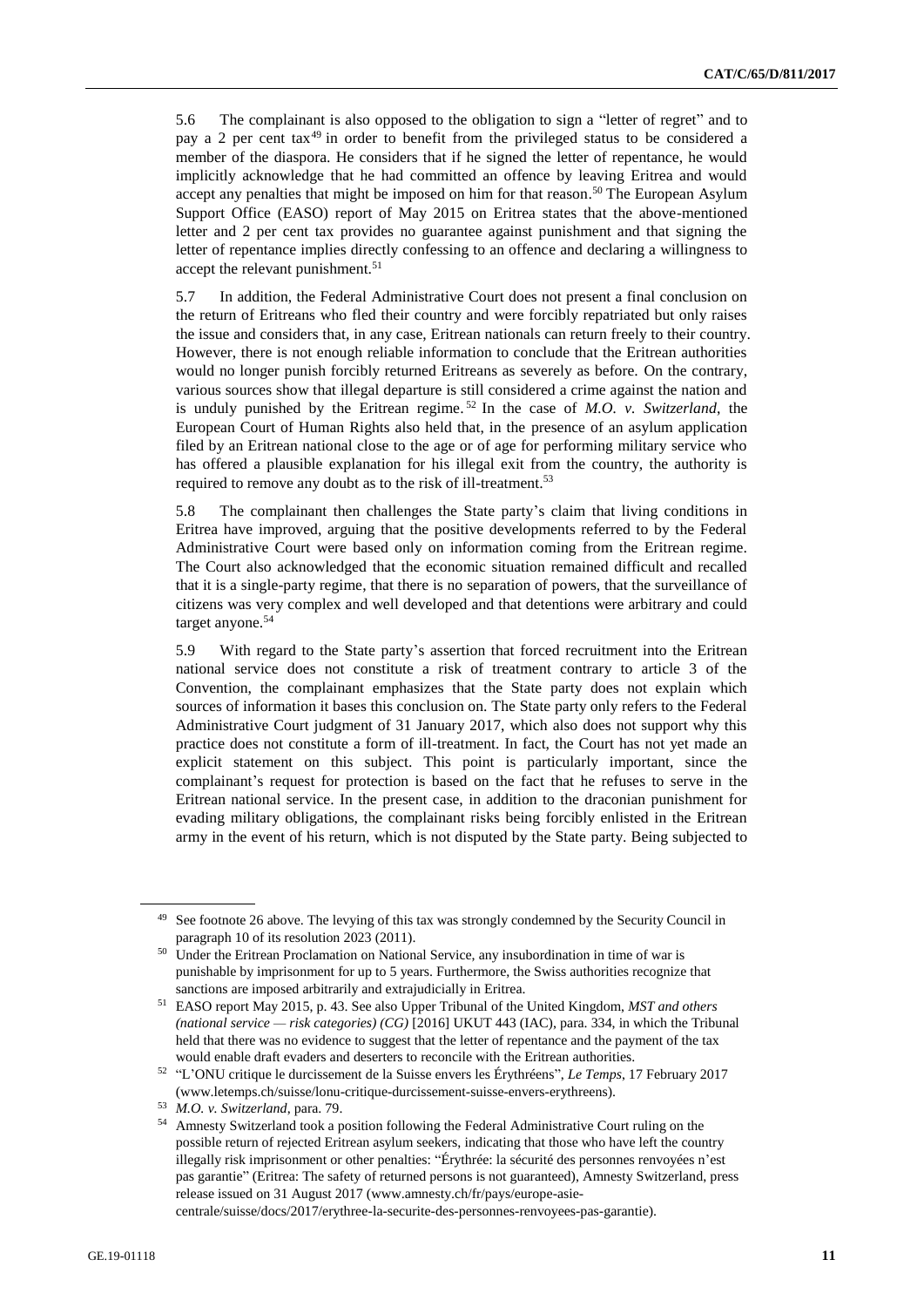a national service such as that which exists in Eritrea constitutes forced labour<sup>55</sup> and can be described as a form of slavery.<sup>56</sup>

5.10 The State party alleges that the complainant used selective information that did not include any details of the treatment of persons accused only of illegal exit from the country. The complainant takes issue with this assessment on the basis of the decisions in *MST and others* of the British Upper Tribunal and *M.O. v. Switzerland* of the European Court of Human Rights, which hold that an Eritrean person risks serious punishment in the event of illegal departure from the country and if he is of age to perform his military service.<sup>57</sup> Furthermore, the State party has not commented in any way on the complainant's argument that, as a young man of age to perform his military service, he has a risk profile. Thus, the State party failed in its duty to give reasons for its judgment and violated the complainant's right to be heard.

5.11 The complainant also reiterates that he did not have a representative during the hearings. No one was therefore able to defend his choice of language and explain to him the importance of his signature on the minutes, i.e. that it could be used against him. Therefore, it would be wrong to assume that the asylum hearing was conducted in Tigrinya with the author's agreement.

5.12 The complainant also notes that, contrary to the State party's assessment, he attested to his membership of the opposition party in exile, the Eritrean People's Democratic Party, and indicates that he has regularly participated in demonstrations in Switzerland against the Eritrean regime.<sup>58</sup>

5.13 With regard to the State party's refusal to admit the complainant's explanation of his alleged contradiction over the way he was released from prison, the complainant explains that this contradiction is the result of his lack of command of the language in which the hearing was conducted. In fact, it is very likely that he used the word "released" incorrectly. Therefore, it is possible that there had been a misunderstanding with the interpreter. This contradictory fact therefore clearly cannot be given much weight. Moreover, the complainant was not confronted with this "contradiction" and consequently did not have the opportunity to clarify it at his second hearing.

5.14 The complainant also points out that he was summoned by the local authorities to be recruited for the army. It is not surprising that the military authorities did not travel to the complainant's village. The report cited by the State Secretariat for Migration<sup>59</sup> emphasizes in this regard that the Eritrean military authorities have neither the capacity nor the logistics to carry out systematic searches, including for persons who evade national service.

5.15 With regard to the brevity of his responses at the hearings and the Swiss authorities' allegations that they were evasive, stereotypical and not very spontaneous, and that he had cited specific dates as if the account had been duly prepared for the submission of the asylum application, the complainant reiterates that the hearings were conducted in a language with which he did not feel at ease. It seems obvious that it is easier to indicate dates than to make detailed and precise descriptions in a language that is not his mother tongue. The brevity of his answers cannot therefore be held against him. The complainant

<sup>55</sup> The United Nations Commission of Inquiry noted that, in Eritrea, a large part of the population was subjected to forced labour (https://news.un.org/fr/story/2015/06/312512-un-nouveau-rapport-de-lonudenonce-les-violations-flagrantes-des-droits-de#.VliFd9IvcdV) and several human rights organizations have drawn attention to the fact that the duration of compulsory military service was indefinite: Human Rights Watch, *World Report 2015*, pp. 218 ff.; Amnesty International, *Report 2014/15*, pp. 145 ff.; and Swiss Refugee Council, *Analyse pays — Érythrée, mise à jour février 2010*.

<sup>56</sup> The complainant invokes the International Labour Organization (ILO) Forced or Compulsory Labour Convention, 1930 (No. 29), and the case law of the European Court of Human Rights on forced labour.

<sup>57</sup> *M.O. v. Switzerland*, para. 79.

<sup>&</sup>lt;sup>58</sup> He included in the file two photos taken at a demonstration held on 11 August 2017 in Bern, where the complainant was in charge of security, and a photo of another demonstration held on 10 November 2017 on the Place des Nations. Both events had been organized by the Eritrean People's Democratic Party.

<sup>&</sup>lt;sup>59</sup> "Focus Eritrea: Update Nationaldienst und illegale Ausreise", p. 18.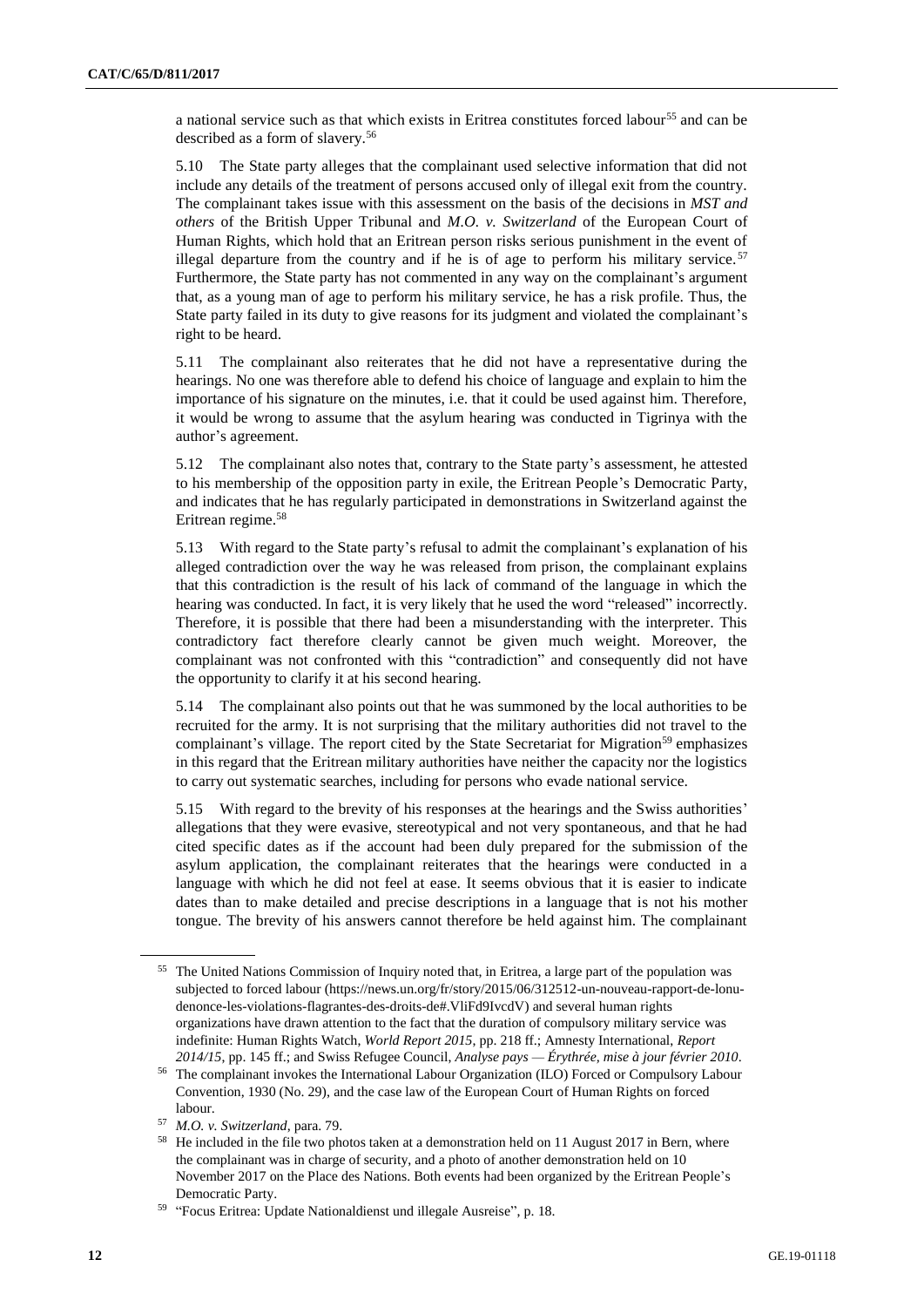does not see how any preparation before the hearing should be counted against him. On the contrary, the fact that he was able to cite specific dates should constitute evidence in support of his credibility.

5.16 Concerning the State party's argument that the Committee should not substitute its own view of the facts for that of the State Secretariat for Migration or undertake any examination of plausibility, the complainant notes that his case cannot be compared with the case of *M.O. v. Switzerland*, since, in the present case, there are serious procedural irregularities that have affected his case, while the available evidence does not support the finding that his statements during the asylum procedure are not convincing. As the Federal Administrative Court emphasized, the analysis of his case was only "summary". In accordance with the case law of the European Court of Human Rights in the *M.O. v. Switzerland* case, it is precisely the fact that the credibility assessment made by the Swiss authorities was carried out in an appropriate manner from a formal point of view that it was decisive for the Court. It should also be noted that, in that case, the complainant was heard three times by the Secretariat. Moreover, unlike the present case, his grounds for asylum were thoroughly examined by the Federal Administrative Court.

5.17 With regard to the State party's argument that the complainant was informed of the possibilities of assistance available to him that he could have used to good advantage at his own expense, the complainant recalls that he has no right to work and that he is therefore totally destitute. Consequently, he cannot be required to hire a lawyer.

#### **Issues and proceedings before the Committee**

#### *Consideration of admissibility*

6.1 Before considering any complaint contained in a communication, the Committee must decide whether the complaint is admissible under article 22 of the Convention. The Committee has ascertained, as it is required to do under article 22 (5) (a) of the Convention, that the same matter has not been and is not being examined under another procedure of international investigation or settlement.

6.2 The Committee recalls that, in accordance with article 22 (5) (b) of the Convention, it shall not consider any complaint from an individual unless it has ascertained that the individual has exhausted all available domestic remedies. This rule does not apply where it has been established that the application of the remedies has been unreasonably prolonged, or that it is unlikely, after a fair trial, to bring effective relief to the alleged victim.<sup>60</sup>

6.3 The Committee notes that the State party challenges the admissibility of the complaint on the grounds of non-exhaustion of domestic remedies. The State party asserts that the complainant did not show that the advance payment of fees requested prevented him from exhausting this remedy or that the remedy would have been pointless. The Committee also notes that the complainant considers that he is living in poverty since he is not permitted to work; that this situation prevented him from covering the legal fees; and that the requirement for an advance payment of 600 francs has denied him access to a thorough and diligent examination of his file by an independent judicial body.

6.4 The Committee considers that, given the complainant's personal circumstances, it was unfair to oblige him to pay the sum of 600 Swiss francs in order for his last application to be admissible. This view is based on the fact that the complainant is destitute, that he is not permitted to work in the State party's territory and that the assistance he receives amounts to only 415 Swiss francs per month. It therefore seems unreasonable to deny the complainant the possibility of applying for a review of his case on financial grounds considering his difficult financial circumstances. <sup>61</sup> The Committee recalls that all the applicant's arguments and evidence against the State Secretariat for Migration decision

 $60$  See the Committee's general comment No. 4 (2017) on the implementation of article 3 of the Convention in the context of article 22, paras. 13, 18 (e) and 34, which replaced general comment No. 1 as of 6 December 2017.

<sup>61</sup> *C.M. v. Switzerland* (CAT/C/44/D/355/2008), para. 9.2 and *Abdulkarim v. Switzerland* (CAT/C/62/D/710/2015), para. 6.2.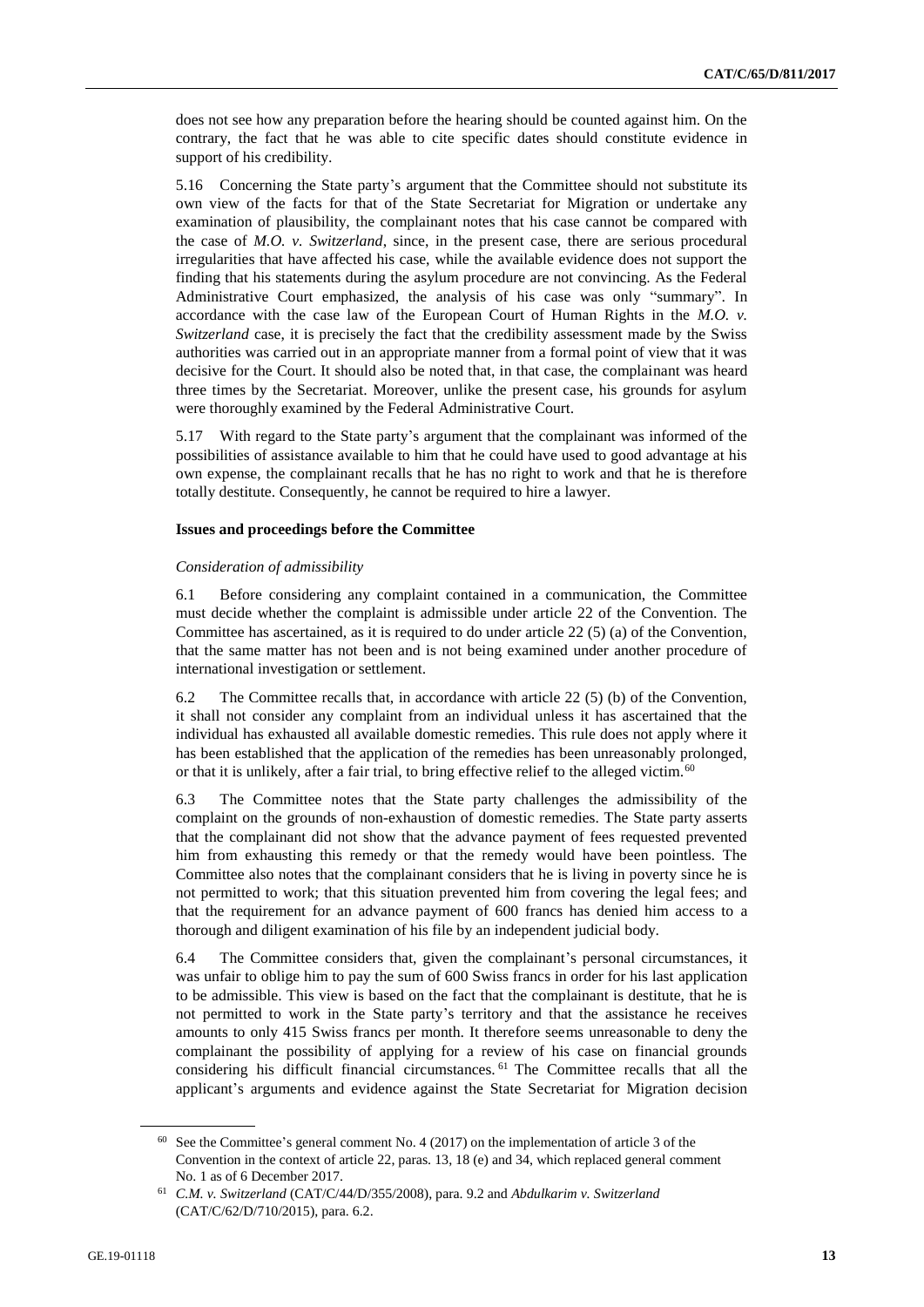were only subject to an early and summary assessment by the Federal Administrative Court to determine the likely outcome of the proceedings, without an effective examination of his appeal having been carried out. This remedy was therefore not available to the complainant.

6.5 In these circumstances, the Committee concludes that the objection of inadmissibility on grounds of non-exhaustion of domestic remedies cannot be upheld in the present case. In the absence of any other question as to the admissibility of the complaint, the Committee declares it admissible given that it raises questions under articles 3 and 16 of the Convention and that the facts and basis of the complainant's claims have been duly substantiated, $62$  and proceeds with the consideration on the merits.

#### *Consideration of the merits*

7.1 The Committee has considered the complaint in the light of all the information made available to it by the parties, in accordance with article 22 (4) of the Convention.

7.2 In the present case, the Committee must determine whether, by returning the complainant to Eritrea, the State party would be in breach of its obligation under articles 3 and 16 of the Convention not to expel or return an individual to another State where there are substantial grounds to believe that he or she would be in danger of being subjected to torture or other cruel, inhuman or degrading treatment or punishment.

7.3 The Committee notes the State party's conclusion that there is no indication that there are substantial grounds for fearing that he would face a specific and personal risk of being subjected to torture upon his return to Eritrea and that his allegations and evidence were considered implausible. The Committee notes, however, that the State party concedes that there is little information on the authorities' response to forced returns and that the State party appears to have accepted the likelihood that the complainant will be required to perform military service in Eritrea while not commenting on the compatibility of this practice with the rights under the Convention. In this regard, the Committee takes note of the report of the Special Rapporteur on the situation of human rights in Eritrea, in which she concludes the following: that the overall human rights situation in Eritrea remains grim since, among other things, the military/national service, which the Commission of Inquiry on Human Rights in Eritrea found reasonable grounds to believe constituted no less than the enslavement of a whole population, a crime against humanity, remains indefinite; that torture and other inhumane acts continue to be committed; and that detainees are especially vulnerable to human rights violations, including torture, as legal procedures and safeguards, such as access to family members, lawyers and doctors, are denied.<sup>63</sup>

7.4 In this context, the Committee takes note of the course of the complainant's asylum application procedure before the Swiss authorities. It notes the inconsistencies and contradictions in the complainant's statements and submissions, to which the State party has drawn attention. However, the Committee observes that the complainant was not provided with legal counsel during the proceedings before the State Secretariat for Migration, that he was heard in a language other than his mother tongue despite his express request in this respect and that the Swiss authorities based their reasoning on questioning of the genuineness of the documents produced by the complainant without having taken any measures to verify their genuineness. In this regard, the Committee recalls that the right to an effective remedy contained in article 3 requires, in this context, an opportunity for effective, independent and impartial review of the decision to expel or return, once that decision is made, when there is a plausible allegation that article  $3$  issues arise.<sup>64</sup> In the present case, the State party did not give the complainant the opportunity to demonstrate the risks he would face in the event of forced return to Eritrea. The Federal Administrative Court only carried out an early and summary assessment of the complainant's arguments while questioning the genuineness of the documents provided but without taking any measures to verify it. Furthermore, the requirement to pay legal fees when the complainant was facing financial hardship denied him the opportunity to apply to have his appeal

<sup>62</sup> *K.A. v. Sweden* (CAT/C/39/D/308/2006), para. 7.2.

<sup>63</sup> A/HRC/38/50, para. 108 (b), (c) and (h).

<sup>64</sup> *Agiza v. Sweden*, para. 13.7.